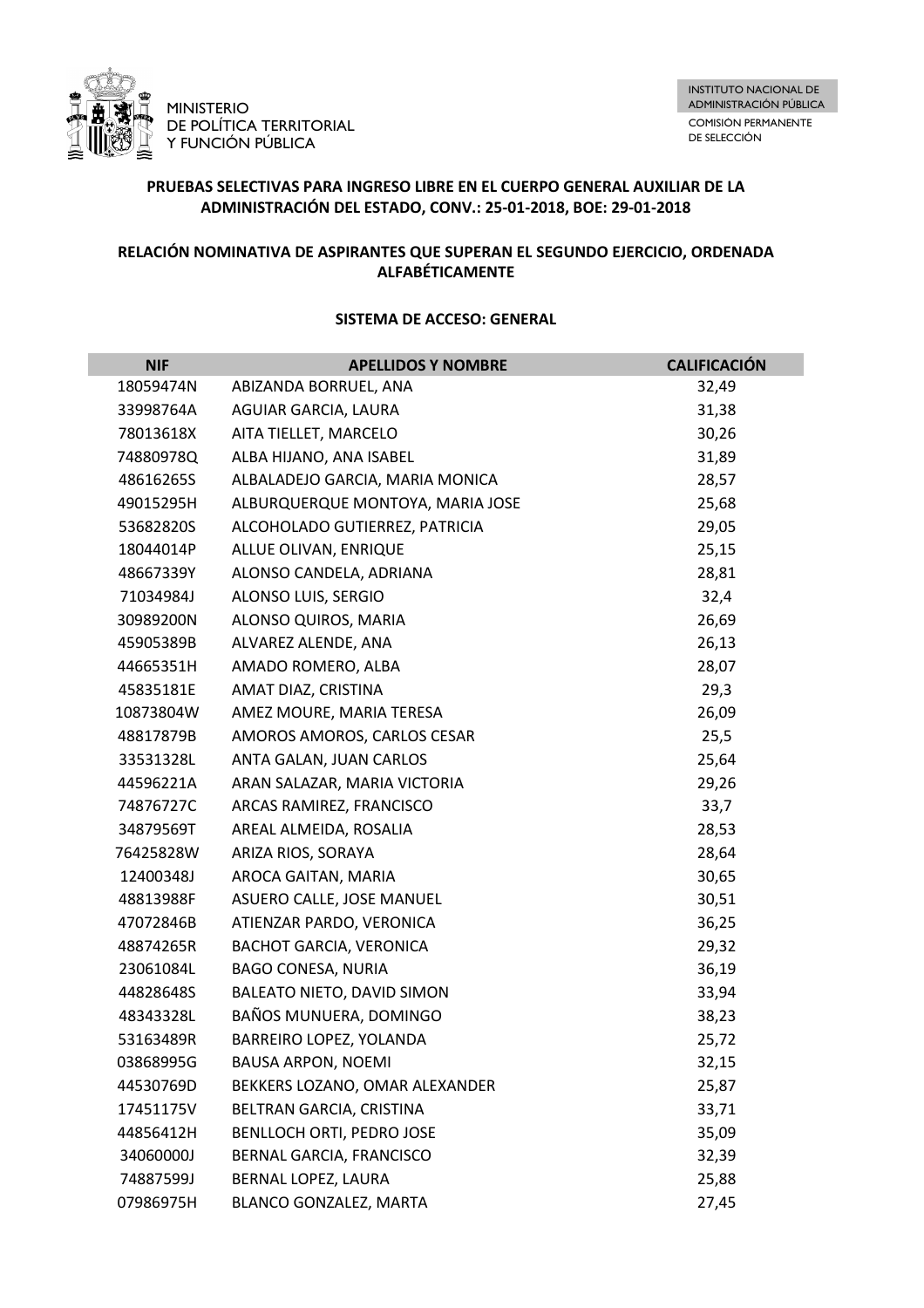

# **PRUEBAS SELECTIVAS PARA INGRESO LIBRE EN EL CUERPO GENERAL AUXILIAR DE LA ADMINISTRACIÓN DEL ESTADO, CONV.: 25-01-2018, BOE: 29-01-2018**

## **RELACIÓN NOMINATIVA DE ASPIRANTES QUE SUPERAN EL SEGUNDO EJERCICIO, ORDENADA ALFABÉTICAMENTE**

| <b>NIF</b> | <b>APELLIDOS Y NOMBRE</b>           | <b>CALIFICACIÓN</b> |
|------------|-------------------------------------|---------------------|
| 46595607E  | BLANCO MARTINEZ, JUAN DIEGO         | 35,37               |
| 17749049H  | <b>BLASCO VELA, PATRICIA</b>        | 27,2                |
| 36159573P  | BRASA IÑARREA, MARIA DEL PILAR      | 30,07               |
| 34780285F  | BRIZ SANABRIA, EVA MARIA            | 28,6                |
| 45113159Q  | CABEZOS PETRI, ALEJANDRO            | 34,49               |
| 50621672Y  | CALERO ALONSO, ANTONIO              | 41,07               |
| 47083692R  | CALERO PARRA, LORENA                | 32,26               |
| 24259281P  | CALLEJON DIAZ, ROSA MARIA           | 25,9                |
| 12411186H  | CAMPO SANCHEZ, ANA ISABEL DEL       | 26,83               |
| 49081685F  | CANELO SANTOS, MANUEL               | 28,43               |
| 48550990Z  | CAÑIZARES ROCAMORA, MARIA DEL PILAR | 29,03               |
| 47390200B  | CARCELES GARCIA, OLGA               | 28,14               |
| 70418864V  | CARMENA RUANO, DAVID                | 32,72               |
| 76994686R  | CARRACEDO HIDALGO, SOFIA            | 28,01               |
| 48620365K  | CARRASCO BLANCO, CRISTIAN           | 26,98               |
| 76959035T  | CARRIO CORTINA, ENCARNACION         | 26,34               |
| 47057420H  | <b>CARRION MATEO, CARMEN</b>        | 31,56               |
| 50600242N  | CARVAJAL CANCELO, ELISA ISABEL      | 30,06               |
| 54125373W  | CASAL BARRAL, MARCO                 | 28,03               |
| 48492195F  | CASANOVA FERNANDEZ, BEGOÑA          | 30,03               |
| 44220764K  | CASSA SANCHEZ, ISABEL MARIA         | 33,28               |
| 26803136V  | CASTILLO JIMENEZ, DESIRE            | 30,74               |
| 75133941W  | CASTRO LOPEZ, ELENA MARIA           | 34,49               |
| 32682609T  | CASTRO PECCIS, CLARA                | 29,28               |
| 77349460T  | CEACERO MARIN, ROCIO                | 27,14               |
| 25175400Z  | CEDILLO FREY, ANA ESTER             | 26,69               |
| 74830680L  | CEREZO PINAZO, JAVIER               | 32,35               |
| 74859630N  | CEREZO SOMERA, GUILLERMO            | 35,63               |
| 75949332C  | CERVERA PEREZ, DAVID                | 27,68               |
| 14630652F  | CERVILLA CONTRERAS, CARLOS ANTONIO  | 25,26               |
| 20021529Y  | <b>CHAFER CABANILLES, ANDRES</b>    | 27,91               |
| 18174316S  | CLAU BANDRES, SARA                  | 27,03               |
| 48893177F  | CONDE RODRIGUEZ, MANUEL JESUS       | 28,9                |
| 07962638S  | <b>CORRAL RODRIGUEZ, INES</b>       | 27,4                |
| 25689042C  | <b>CORTES CORTES, JAVIER</b>        | 25,53               |
| 32691304R  | CRUZ LOPEZ, ALICIA                  | 26,13               |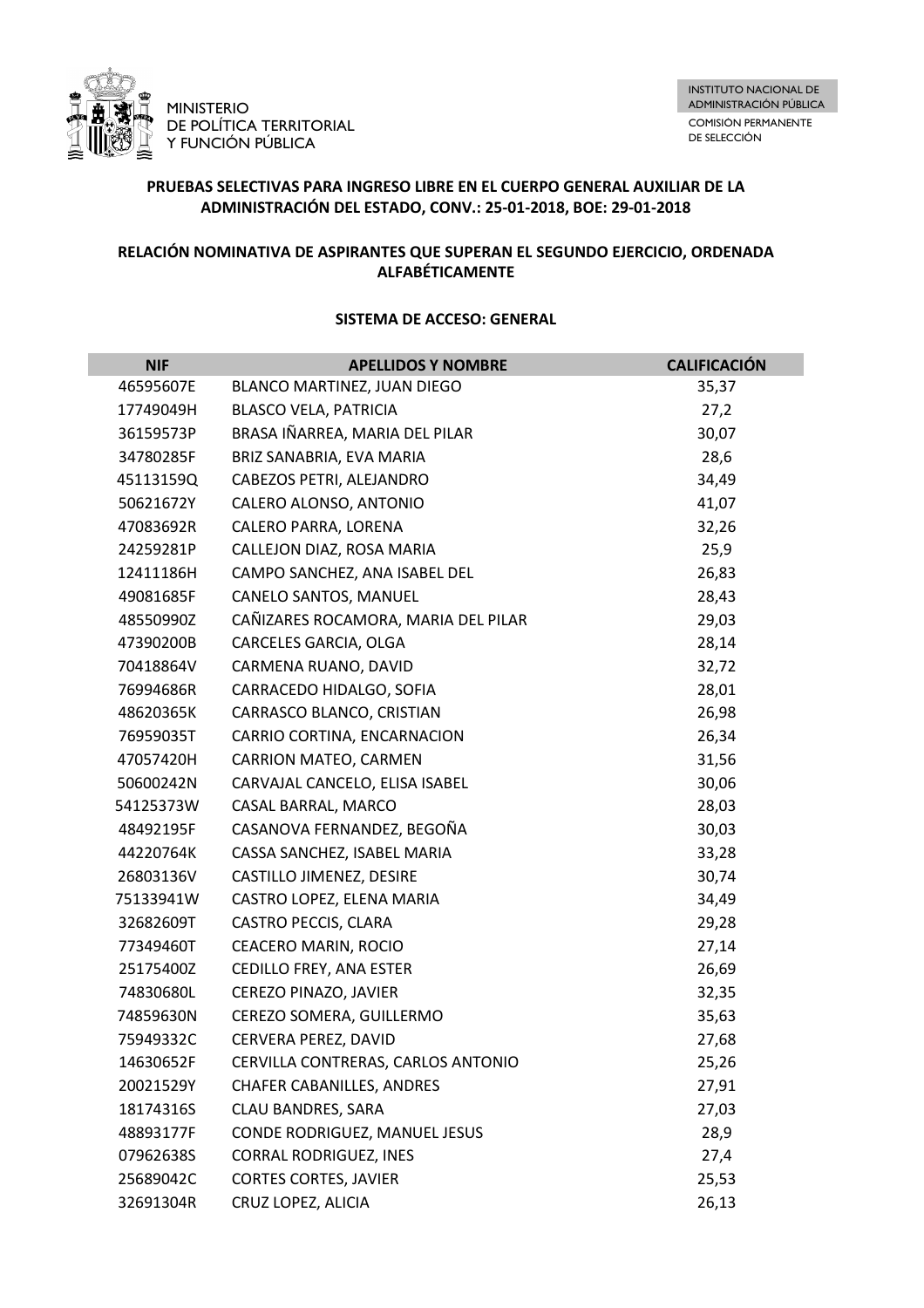

# **PRUEBAS SELECTIVAS PARA INGRESO LIBRE EN EL CUERPO GENERAL AUXILIAR DE LA ADMINISTRACIÓN DEL ESTADO, CONV.: 25-01-2018, BOE: 29-01-2018**

## **RELACIÓN NOMINATIVA DE ASPIRANTES QUE SUPERAN EL SEGUNDO EJERCICIO, ORDENADA ALFABÉTICAMENTE**

| <b>NIF</b> | <b>APELLIDOS Y NOMBRE</b>          | <b>CALIFICACIÓN</b> |
|------------|------------------------------------|---------------------|
| 18052456D  | <b>CUELLO HURTADO, LORENA</b>      | 26,5                |
| 47082560L  | CUEVAS GOMEZ, ELENA                | 31,27               |
| 47051247D  | <b>CUQUERELLA GOMEZ, VICENTE</b>   | 32,19               |
| 50318107H  | DALDA VILCHES, IGNACIO             | 26,2                |
| 08871452F  | DELGADO LEDO, JACINTO              | 30,57               |
| 17767059L  | DELGADO RODRIGUEZ, NOELIA          | 29,36               |
| 53136197X  | DIAZ FERNANDEZ, GUSTAVO            | 34,82               |
| 48917733E  | DIAZ JUANINO, MARIA DEL PILAR      | 29,14               |
| 75162959V  | DIAZ DE CERIO ARANDA, MARIA        | 32,17               |
| 36139567N  | DOMINGUEZ GARCIA, PENELOPE         | 30,6                |
| 03891422Y  | DOMINGUEZ LOPEZ, HECTOR            | 28,71               |
| 28489556P  | DONAIRE HERRERA, IVAN              | 32,04               |
| 32707072Z  | DOPICO LOPEZ, SONIA                | 40,82               |
| 76639395Z  | DUEÑAS JIMENEZ, ESTEFANIA          | 35,12               |
| 44480456C  | DURAN GONZALEZ, LAURA              | 28,28               |
| 48374283Q  | EGEA IRLES, CESAR                  | 30,51               |
| 80159115K  | ENRIQUEZ DIAZ, CAROLINA            | 30,46               |
| 52529335A  | ESTEBAN RODRIGUEZ, EVA             | 35,76               |
| 48591098X  | <b>ESTEVE RUBIO, DANIEL</b>        | 31,99               |
| 33554557H  | FERNANDEZ ABRAIRA, LUCIA           | 34,43               |
| 15505322X  | FERNANDEZ COTERILLO, ELOISA        | 34,97               |
| 47072653W  | FERNANDEZ DIAZ, ALEJANDRO          | 34,75               |
| 32789629R  | FERNANDEZ DIAZ, PATRICIA           | 33,29               |
| 07968243P  | FERNANDEZ GARCIA, MARIA DE LA CRUZ | 29,1                |
| 49018067F  | FERNANDEZ REVILLA, JAVIER          | 37,65               |
| 74883816W  | FERNANDEZ SOTO, ROCIO              | 32,52               |
| 72454857G  | FERNANDEZ VILLANUEVA, ELIAS        | 35,07               |
| 09792648F  | FERNANDEZ YEBRA, DIEGO             | 33,15               |
| 70983663M  | FERNANDEZ-LUZ GARDON, NOELIA       | 29,91               |
| 33473498B  | FERRANDIS GIMENO, FRANCISCO JAVIER | 27,55               |
| 48693347R  | FERRE ORTIZ, CRISTINA              | 40,63               |
| 77147640M  | FERRER BAS, SARA LUISA             | 33,03               |
| 25193361N  | FERRER GRACIA, ALFONSO CARLOS      | 32,22               |
| 71521692H  | FIDALGO PAZ, PABLO                 | 35,67               |
| 46876138E  | FLORES ARROYUELOS, LUIS            | 25,65               |
| 30952894T  | FLORES INFANTE, FRANCISCA          | 25,77               |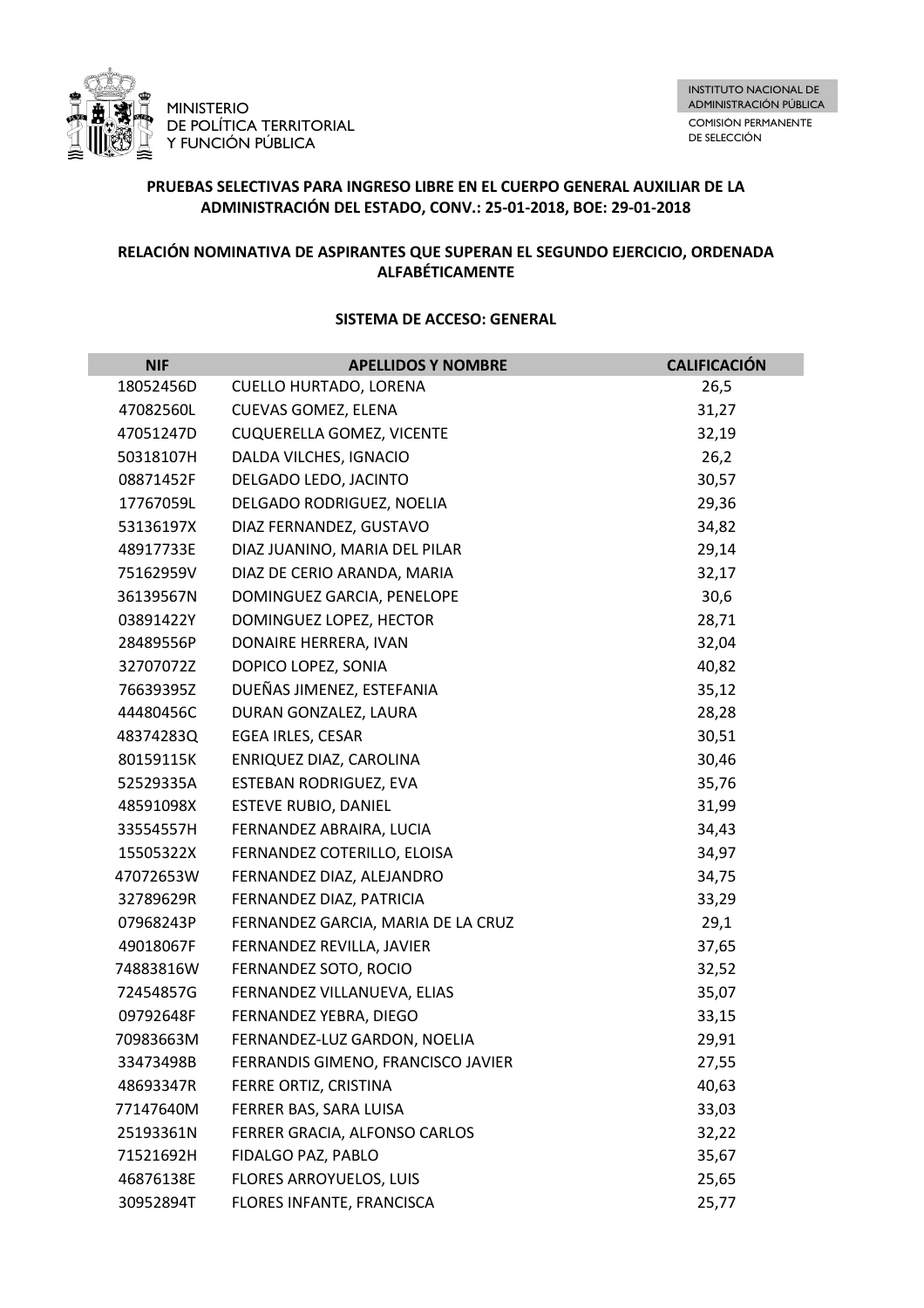

# **PRUEBAS SELECTIVAS PARA INGRESO LIBRE EN EL CUERPO GENERAL AUXILIAR DE LA ADMINISTRACIÓN DEL ESTADO, CONV.: 25-01-2018, BOE: 29-01-2018**

## **RELACIÓN NOMINATIVA DE ASPIRANTES QUE SUPERAN EL SEGUNDO EJERCICIO, ORDENADA ALFABÉTICAMENTE**

| <b>NIF</b> | <b>APELLIDOS Y NOMBRE</b>            | <b>CALIFICACIÓN</b> |
|------------|--------------------------------------|---------------------|
| 70584674C  | FRANCO ESCOBAR, ERIKA                | 35,93               |
| 48846129V  | FRANCO VALERO, CARMEN                | 44,4                |
| 32703741H  | FREIRE SANCHEZ, ALBA MARIA           | 26,49               |
| 74516395Y  | FUERTE CALLADO, DANIEL               | 30,55               |
| 44430356Z  | FUERTES GONZALEZ, SERGIO             | 26,14               |
| 32704461W  | <b>GALAN PANDELO, SABELA</b>         | 35,68               |
| 51456760X  | GALINDO RODRIGUEZ, JOSE CARLOS       | 31,26               |
| 75116644R  | GALLEGO RODRIGUEZ, ANA MARIA         | 27,86               |
| 75135390W  | GALLEGOS MUÑOZ, INMACULADA           | 29,66               |
| 76426762Q  | <b>GALVEZ NAVAS, MIGUEL</b>          | 34,21               |
| 77341671P  | GAMEZ JIMENEZ, CRISTINA              | 29,89               |
| 25662464F  | GARCIA ALCARAZ, ANDRES FRANCISCO     | 26,08               |
| 71156056J  | <b>GARCIA BARTOLOME, SANDRA</b>      | 27,16               |
| 23019905X  | GARCIA BERBEL, JUAN PEDRO            | 36,53               |
| 53374037F  | <b>GARCIA BERENGUER, ALBERTO</b>     | 33,72               |
| 50463465Q  | <b>GARCIA ESTEBAN, OSCAR</b>         | 25,37               |
| 72151491P  | GARCIA LAPRESA, GUILLERMO            | 30,63               |
| 48321953B  | GARCIA MARTIN, MARIA ISABEL          | 31,71               |
| 76438765J  | <b>GARCIA MARTIN, SERGIO</b>         | 34                  |
| 49036062Q  | <b>GARCIA MONGE, ESTIBALIZ</b>       | 34,53               |
| 11418201N  | GARCIA PALACIOS, EDUARDO MARINO      | 28,17               |
| 53548471D  | <b>GARCIA TRIBALDO, JOSE MANUEL</b>  | 34,86               |
| 44839220F  | GARCIA VAZQUEZ, ELENA MARIEL         | 33,19               |
| 53826041S  | GARCIA VERA, ANA DAYAM               | 30,63               |
| 02540092H  | GARCIA-CARPINTERO DEL FRESNO, SILVIA | 36,19               |
| 25695785R  | GARCIA-FRESNEDA MACIZO, LIDIA        | 26,35               |
| 32719116Y  | GARCIA-LASTRA PERALES, ANTONIO       | 37,77               |
| 74870452R  | <b>GARRIDO GARRIDO, RUBEN</b>        | 33,52               |
| 43732123S  | <b>GELONCH OLIVE, ERIC</b>           | 29,26               |
| 78802838P  | <b>GESTAL RODRIGUEZ, NOELIA</b>      | 28,95               |
| 47385288K  | <b>GIL GARROTE, ROBERTO</b>          | 34,72               |
| 45771040M  | GIL SUANO, ESTEFANIA                 | 26,57               |
| 53424921S  | GIL TORRES, JOSE DANIEL              | 26,85               |
| 33464780X  | GILABERT CHEREGUINI, BLANCA          | 30,42               |
| 74896503Q  | GOMEZ ANAYA, ANTONIO JESUS           | 29,62               |
| 53610908R  | GOMEZ BLANCO, PABLO                  | 34,79               |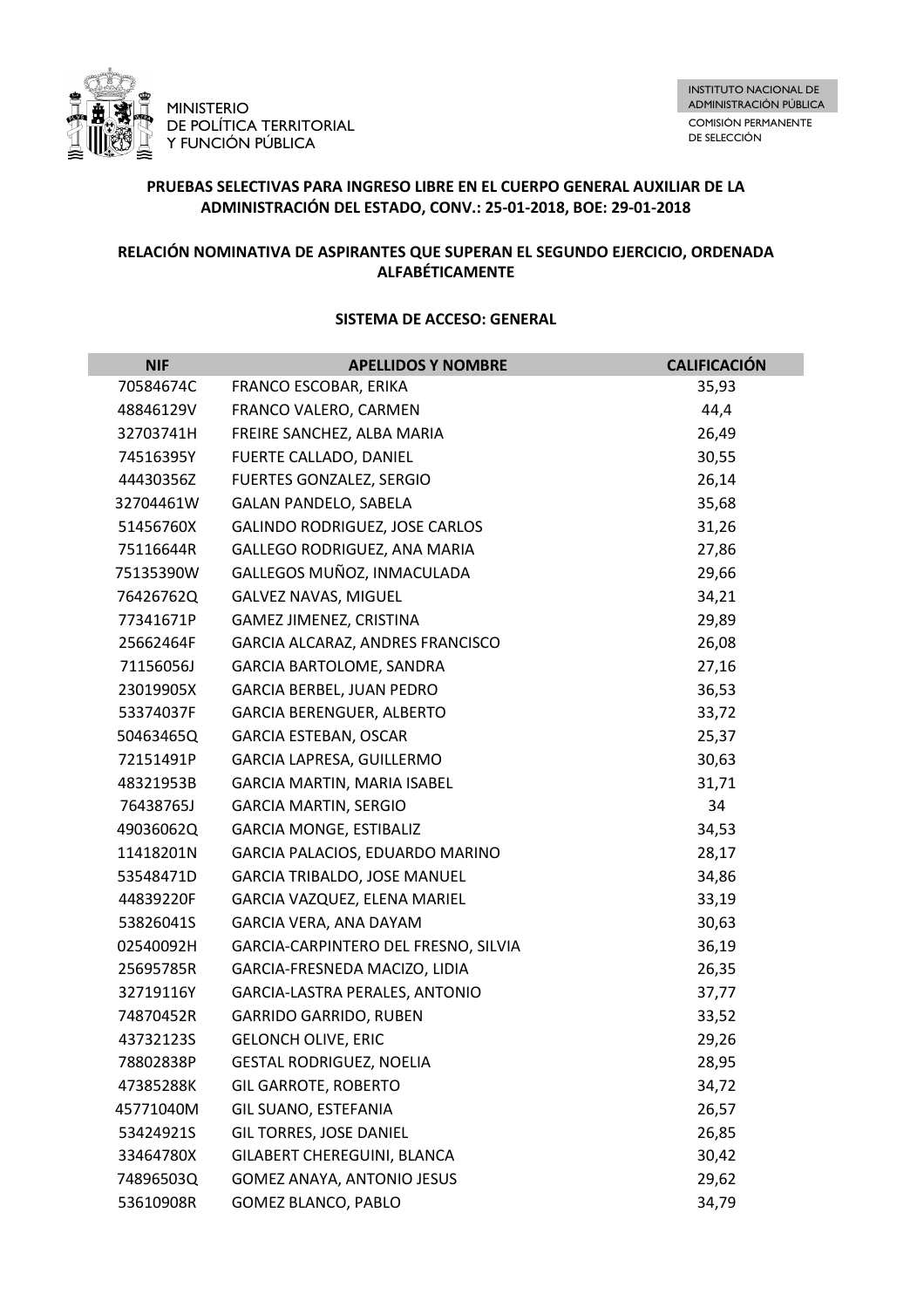

# **PRUEBAS SELECTIVAS PARA INGRESO LIBRE EN EL CUERPO GENERAL AUXILIAR DE LA ADMINISTRACIÓN DEL ESTADO, CONV.: 25-01-2018, BOE: 29-01-2018**

## **RELACIÓN NOMINATIVA DE ASPIRANTES QUE SUPERAN EL SEGUNDO EJERCICIO, ORDENADA ALFABÉTICAMENTE**

| <b>NIF</b> | <b>APELLIDOS Y NOMBRE</b>             | <b>CALIFICACIÓN</b> |
|------------|---------------------------------------|---------------------|
| 74861924Y  | GOMEZ CASTRO, FRANCISCO ANTONIO       | 29,48               |
| 76084234G  | GOMEZ GRANADO, SERGIO                 | 26,23               |
| 44038369Q  | GOMEZ LIZ, MARIA DEL MAR              | 25,37               |
| 12414801E  | <b>GOMEZ MONTALVILLO, MARTA</b>       | 27,51               |
| 47397299A  | <b>GOMEZ PEREZ, MARIA DOLORES</b>     | 27,34               |
| 04608404D  | GOMEZ SORIA, MARIA                    | 29,38               |
| 26038223S  | GONZALEZ ARIAS, ANA ISABEL            | 33,72               |
| 29616593E  | GONZALEZ FRANCISCO, ZAMIRA            | 32,91               |
| 51085701X  | GONZALEZ HERNANDEZ, PABLO             | 29,25               |
| 12333567R  | <b>GONZALEZ MARTIN, JAVIER</b>        | 26,11               |
| 44481830Z  | GONZALEZ NOGUEIRAS, JAIME             | 27,82               |
| 35574290Y  | GONZALEZ SOLLEIRO, EDUARDO            | 27,15               |
| 04623018H  | GONZALEZ ZAMORA, MARIA DEL CARMEN     | 25,3                |
| 22592255E  | <b>GRAU SANCHEZ, JAVIER</b>           | 35,26               |
| 75128096E  | <b>GUERRERO ROMERO, CARLOS TOMAS</b>  | 34,14               |
| 24355836D  | GUILLEN MIR, ELENA MANUELA            | 25,1                |
| 44429381M  | <b>GUSANO RODRIGUEZ, SONIA</b>        | 32,46               |
| 74686280J  | GUTIERREZ DIAZ, JOSE ALBERTO          | 30,96               |
| 70872091Y  | GUTIERREZ PIRIZ, LAURA                | 27,85               |
| 48969159C  | <b>GUTIERREZ RIVERO, MARIA</b>        | 28,91               |
| 48656205G  | HERNANDEZ FRANCO, IRENE               | 31,26               |
| 23051714X  | HERNANDEZ LEGAZ, ELIAS                | 28,04               |
| 74916415X  | HIDALGO CARMONA, VANESSA              | 31,08               |
| 48402007W  | HIDALGO CARRION, MARIA DE LOS ANGELES | 27,72               |
| 80066700C  | HIDALGO TORRADO, AGUSTIN              | 33,71               |
| 52459057J  | <b>IGLESIAS LAMPON, M. ANGELES</b>    | 25                  |
| 44845214K  | <b>IGLESIAS TORRES, JOSE MANUEL</b>   | 27,37               |
| 48610022M  | INIESTA MOMPEAN, INMACULADA           | 30,18               |
| 75769210B  | JIMENEZ GARCIA, MARIA DE LAS MERCEDES | 30,12               |
| 78974926X  | JIMENEZ GIL, JOSE ANTONIO             | 29,78               |
| 48506530J  | JIMENEZ JIMENEZ, MARIO                | 32,02               |
| 47086582Q  | JIMENEZ SEGURA, CECILIA               | 31,74               |
| 34847749N  | JURADO MENDEZ, MANUEL                 | 27,59               |
| 25462968J  | LAGARES MARCOS, ESTHER                | 29,26               |
| 52736841A  | LANZAS HERRERA, JUAN JOSE             | 25,79               |
| 25718591Z  | LARA VILLEGAS, RAFAEL JESUS           | 35,13               |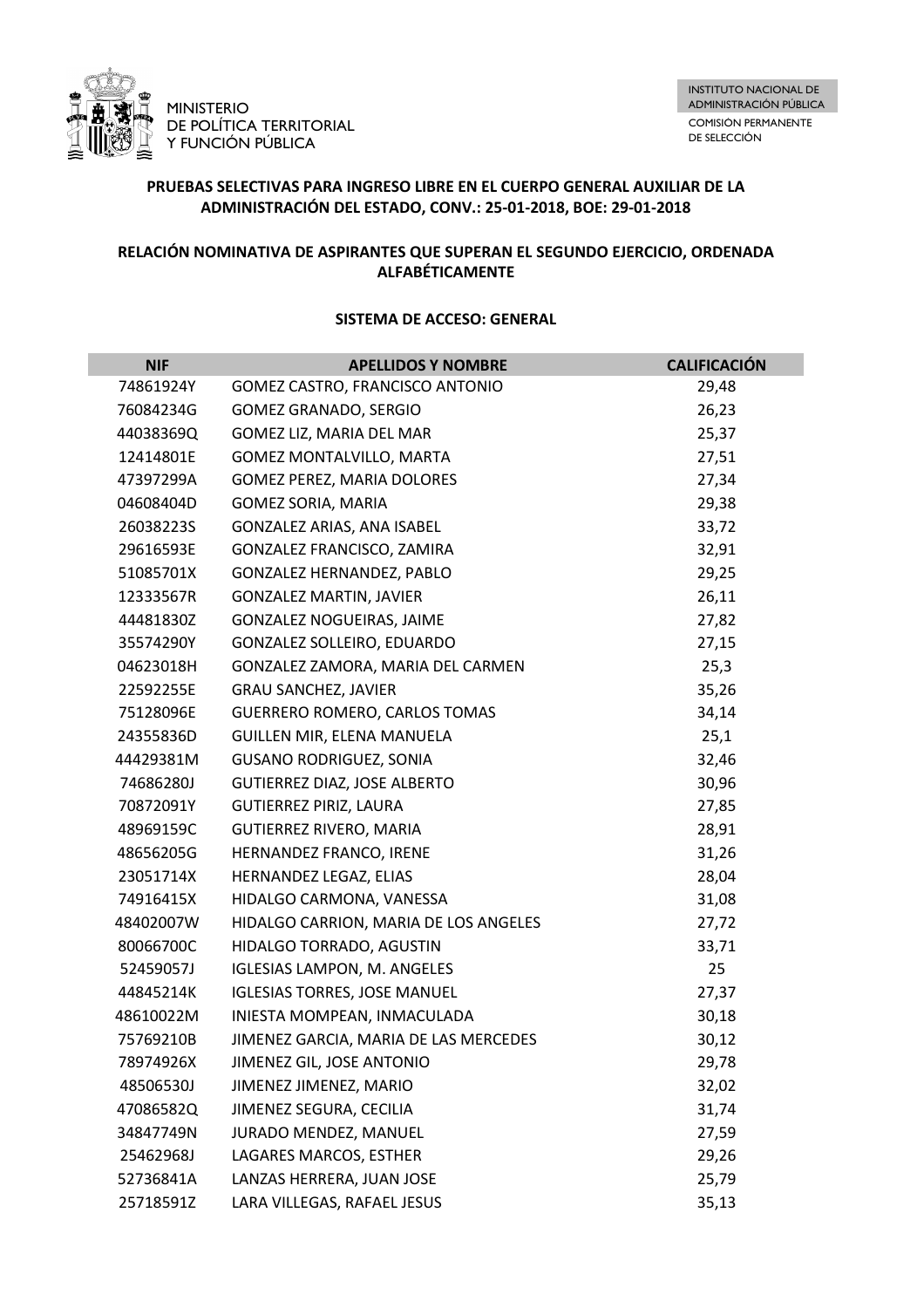

# **PRUEBAS SELECTIVAS PARA INGRESO LIBRE EN EL CUERPO GENERAL AUXILIAR DE LA ADMINISTRACIÓN DEL ESTADO, CONV.: 25-01-2018, BOE: 29-01-2018**

## **RELACIÓN NOMINATIVA DE ASPIRANTES QUE SUPERAN EL SEGUNDO EJERCICIO, ORDENADA ALFABÉTICAMENTE**

| <b>NIF</b> | <b>APELLIDOS Y NOMBRE</b>             | <b>CALIFICACIÓN</b> |
|------------|---------------------------------------|---------------------|
| 45105292S  | LEBRON ROMAN, SOLEDAD DE LA PALOMA    | 30,15               |
| 53185886L  | LIS ALVAREZ, RUTH BELEN               | 30,31               |
| 71884426L  | LLERA GARCIA, ROBERTO                 | 28,03               |
| 49062840E  | LOPEZ ALVAREZ, LAURA                  | 39,45               |
| 33543121J  | LOPEZ CHAS, ALEXANDRE                 | 26,89               |
| 45308759R  | LOPEZ LUCENA, JAVIER                  | 30,5                |
| 44360349L  | LOPEZ MARTINEZ, JULIA MARIA           | 33,14               |
| 74225726B  | LOPEZ PEREZ, MIGUEL ALEJANDRO         | 26,33               |
| 23016801B  | LORCA MORENO, PILAR                   | 28,77               |
| 73996135Y  | LORCA SANCHEZ, SERGIO                 | 25,33               |
| 04601903V  | LOZANO CANO, RAUL                     | 29,71               |
| 06267758M  | LUCERON MANZANEQUE, JOSE MARIA        | 28,44               |
| 75163652C  | LUNA PEREZ, EVA MARIA                 | 29,88               |
| 09806401Y  | MANSO VERGARA, DIANA                  | 26,48               |
| 72080353D  | MANZANARES CEBALLOS, YASMINA VERONICA | 31,11               |
| 48564031Z  | MARCOS GARCIA, ROBERTO JESUS          | 32,87               |
| 44220884A  | MARIN CHAPARRO, MARIA DEL ROCIO       | 26,04               |
| 30238148W  | MARMOL LUCENA, SABRINA                | 31,16               |
| 30225639M  | MARRAS BERMUDEZ, PATRICIA             | 34,29               |
| 48908074T  | MARTIN CANO, MARTA MARIA              | 29,43               |
| 71015759Q  | MARTIN FIDALGO, RAIMUNDO              | 26,6                |
| 11847416R  | MARTIN MORALEDA, MARIA ELENA          | 28,49               |
| 44593502K  | MARTIN NAVAS, ALVARO                  | 30,98               |
| 39456688G  | MARTINEZ ALVAREZ, SERGIO              | 34,37               |
| 26487127M  | MARTINEZ DELGADO, FRANCISCO JAVIER    | 28,66               |
| 45561352P  | MARTINEZ ESQUIVA, GABRIEL JESUS       | 29,44               |
| 53148023Z  | MARTINEZ MARCHANTE, JOSE LUIS         | 34,3                |
| 47066110Z  | MARTINEZ MERLOS, JORGE                | 27,18               |
| 74663306Q  | MARTINEZ PEREZ, DAVID                 | 35,18               |
| 80089019Y  | MARTINEZ REYNOLDS, GUILLERMO          | 27,44               |
| 44253084A  | MARTINEZ SIERRA, INES                 | 25,48               |
| 25732893X  | MARTINEZ VARGAS, CRISTINA             | 36,1                |
| 33552227B  | MARTINEZ VEIGA, SILVIA                | 26,8                |
| 77362094F  | MARTINEZ ZAMORANO, MARIA              | 31,76               |
| 77006082N  | MARTINS GARBIN, PATRICIA              | 36,72               |
| 50104685J  | MARTOS RODRIGUEZ, ANA MARIA           | 33,43               |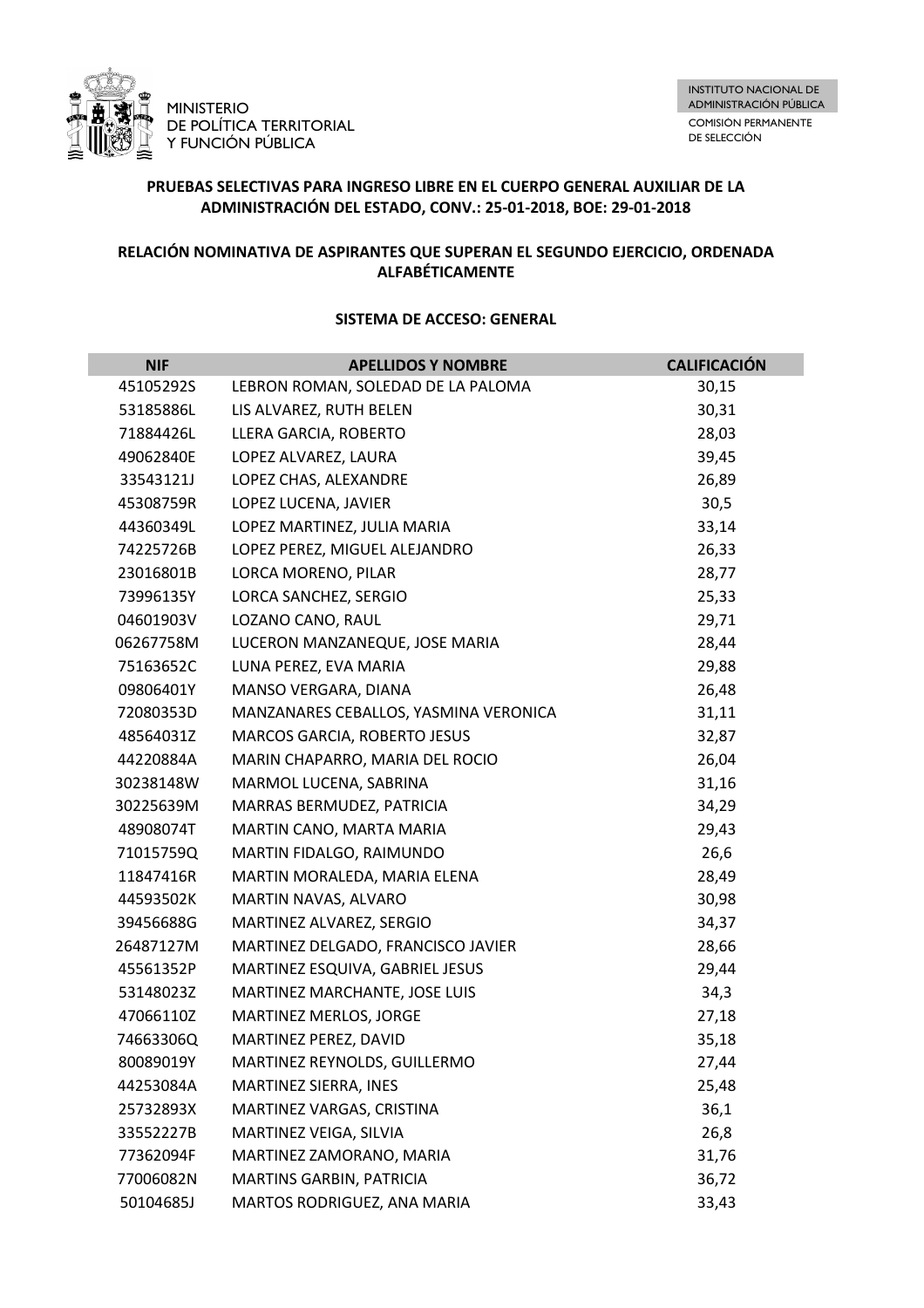

# **PRUEBAS SELECTIVAS PARA INGRESO LIBRE EN EL CUERPO GENERAL AUXILIAR DE LA ADMINISTRACIÓN DEL ESTADO, CONV.: 25-01-2018, BOE: 29-01-2018**

## **RELACIÓN NOMINATIVA DE ASPIRANTES QUE SUPERAN EL SEGUNDO EJERCICIO, ORDENADA ALFABÉTICAMENTE**

| <b>NIF</b> | <b>APELLIDOS Y NOMBRE</b>       | <b>CALIFICACIÓN</b> |
|------------|---------------------------------|---------------------|
| 32712028W  | MASSA TEIJEIRO, SARA            | 33,76               |
| 47376681Q  | MASTRAL GONZALEZ, MOISES        | 43,84               |
| 71038751P  | MAYORAL REBOREDO, MARIA         | 30,86               |
| 78497268Q  | MEDINA FERMIN, DIANA            | 34,75               |
| 07989838Y  | MELLADO GONZALEZ, MIGUEL        | 30,16               |
| 74721633S  | MENDOZA CUADROS, ANGELA MARIA   | 33,92               |
| 71303947Z  | MOLINA DOMINGO, SARA            | 30,26               |
| 07259519Y  | MOLL MARTINEZ, ALBERTO          | 25,55               |
| 22579809L  | MONTALBAN PALOMAR, LUCIA        | 34,75               |
| 75725861V  | MONTELLANO MARTINEZ, LIDIA      | 35,41               |
| 26039762J  | MONTEMAYOR MOLINA, PAULA        | 33,65               |
| 75134466K  | MONTES ALVAREZ, CRISTINA        | 25,48               |
| 25603352M  | MORALES GARCIA, IRENE           | 31,72               |
| 48627311K  | MORANT ALEMAÑ, LAURA            | 30,23               |
| 48930167J  | MORENO CEJUDO, ANTONIA          | 31,54               |
| 24364323D  | MORENO GARCIA, DAVID            | 27,47               |
| 71886098N  | MORENO GUTIERREZ, NIEVES MARIA  | 33,65               |
| 74823584F  | MORENO VILLANUA, MANUEL DAVID   | 30,36               |
| 25332593W  | MUÑOZ SANCHEZ, EDUARDO          | 25,51               |
| 75111821P  | NAVARRETE GONZALEZ, ROSARIO ANA | 29,98               |
| 04612570N  | NAVARRO GARCIA, DANIEL          | 25,98               |
| 74945928Z  | NAVARRO MATEOS, ALMUDENA        | 25,86               |
| 48638079W  | NICOLAS SAEZ, CRISTINA          | 30,96               |
| 34780853T  | NIEVES DE LA FUENTE, ROBERTO    | 27,02               |
| 12387658L  | NOGUEIRA MUELAS, RAFAEL CARLOS  | 27,71               |
| 30627675R  | NOVOA MOTA, MARTA               | 28,52               |
| 33545394D  | NUÑEZ FERNANDEZ, LORENA         | 27,52               |
| 72087403K  | ODRIOZOLA LLORENTE, LAURA DE    | 37,31               |
| 26238867F  | OLIVARES ARROYO, JULIA          | 26,6                |
| 76084248H  | ORELLANA SANTAMARIA, ALFONSO    | 30,56               |
| 53974627K  | OTERO CHAO, ANXO                | 35,84               |
| 53446393M  | OTERO MARTIN, ENRIQUE           | 29,73               |
| 47097988Z  | PALACIOS GOMEZ, ALBA            | 45,03               |
| 74740823T  | PALOMO CARRASCOSA, BEATRIZ      | 35,75               |
| 32055295B  | PAVON ALVAREZ, JESUS            | 27,16               |
| 47731797N  | PAYA MAESTRE, FRANCESC          | 31,18               |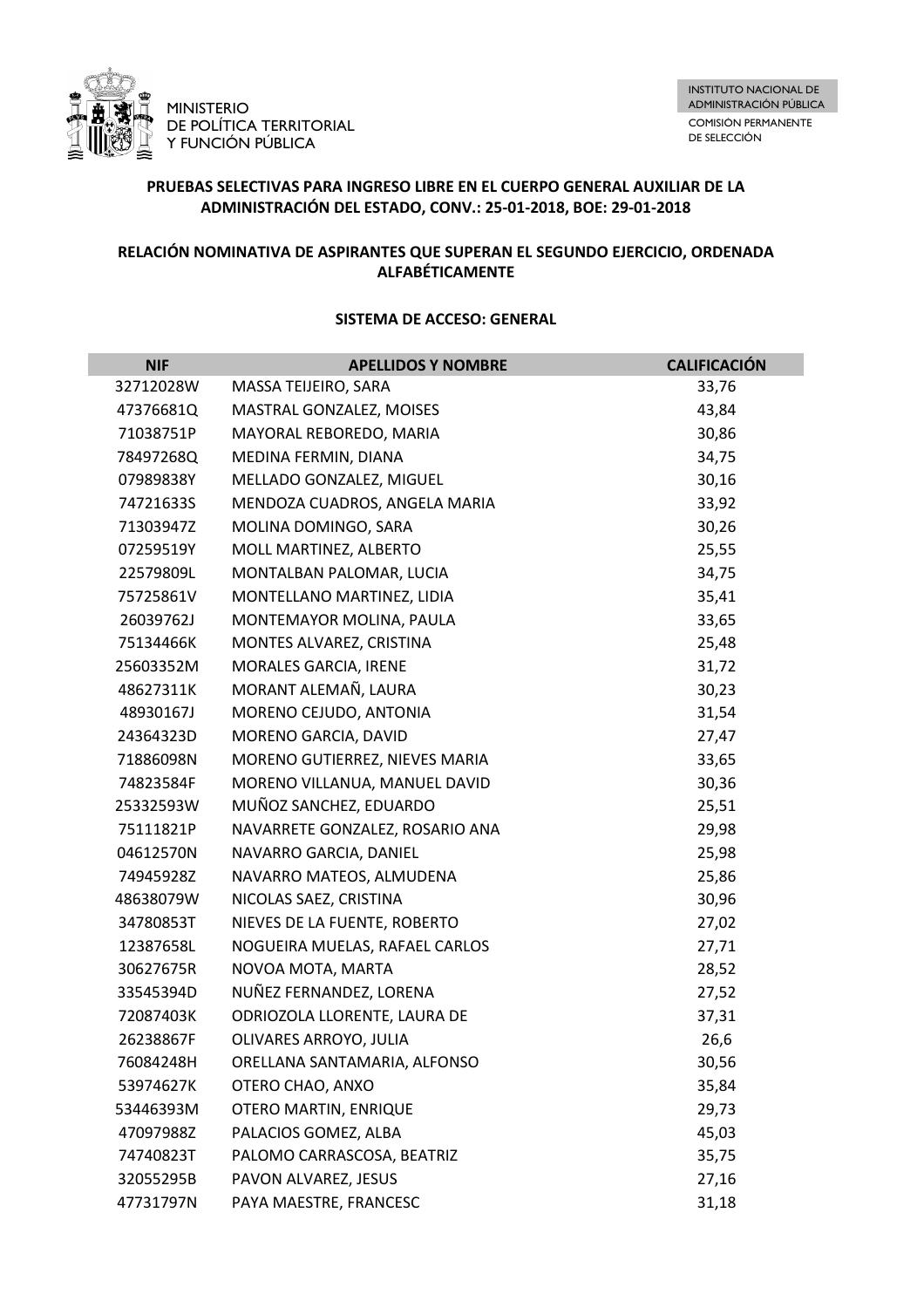

# **PRUEBAS SELECTIVAS PARA INGRESO LIBRE EN EL CUERPO GENERAL AUXILIAR DE LA ADMINISTRACIÓN DEL ESTADO, CONV.: 25-01-2018, BOE: 29-01-2018**

## **RELACIÓN NOMINATIVA DE ASPIRANTES QUE SUPERAN EL SEGUNDO EJERCICIO, ORDENADA ALFABÉTICAMENTE**

| <b>NIF</b> | <b>APELLIDOS Y NOMBRE</b>         | <b>CALIFICACIÓN</b> |
|------------|-----------------------------------|---------------------|
| 76439216G  | PELAEZ BARRIOS, ALBERTO           | 36,37               |
| 44463784T  | PELAYO PEREZ, MIRIAM              | 30,28               |
| 48762733L  | PELEGRIN DURA, MARIA              | 32,31               |
| 30252923B  | PEÑA PEREZ, NEREA                 | 26,01               |
| 47185020Z  | PEÑA RODRIGUEZ, SAUL              | 28,38               |
| 78527117B  | PERDOMO MELIAN, AYOZE             | 28,07               |
| 53537889F  | PEREA RODRIGUEZ, ALEXIS           | 31,85               |
| 32681108V  | PEREIRA ALLEGUE, MARCOS           | 26,22               |
| 77357140K  | PEREIRA IBAÑEZ, JOSE MANUEL       | 25,04               |
| 76727990J  | PEREZ ALONSO, ANTONIO LUIS        | 26,6                |
| 50204008E  | PEREZ CARABIAS, LUCILA            | 28,56               |
| 28709428T  | PEREZ GARCIA, LUIS DAMIAN         | 35,69               |
| 10883011D  | PEREZ GONZALO, MONICA             | 33,61               |
| 77456865H  | PEREZ MORA, CRISTINA              | 25,25               |
| 46947065V  | PEREZ MORENO, ALEJANDRO           | 25,44               |
| 08039278L  | PEREZ NAVAS, MARIA                | 26,64               |
| 24207748H  | PEREZ ORTEGA, RAFAEL              | 30,97               |
| 25677303B  | PEREZ RIVAS, SALVADOR             | 26,24               |
| 36077474L  | PEREZ RODRIGUEZ, MANUEL FRANCISCO | 26,89               |
| 02249958Y  | PEREZ SALVADOR, EVA MARIA         | 31,76               |
| 74195791E  | PEREZ VERGARA, MARIA JOSE         | 29,26               |
| 07979451S  | PICADO HERRERO, MARIA PILAR       | 27,34               |
| 75964903C  | PIÑAS FLORIANO, DANIEL            | 32,61               |
| 48438431V  | PIQUERAS RAMOS, FELIPE JOSE       | 27,78               |
| 48926003N  | PRADO PEREZ, ANA ROCIO            | 30,72               |
| 70820586K  | PRIETO SANCHEZ, DAVID             | 31,83               |
| 32669374J  | PRIMO PEREZ, BARBARA              | 30,65               |
| 06582911N  | PULIDO CHINARRO, RAQUEL           | 32,8                |
| 75111419C  | QUERO CARRILLO, PEDRO FRANCISCO   | 29,08               |
| 33301106G  | QUINTA ALLER, JOSE LUIS           | 25,01               |
| 72777219K  | QUIÑONES MIRANDA, MARIA JESUS     | 27,21               |
| 23050305G  | RAJA CALATAYUD, ROSA MARIA        | 33,76               |
| 31736997X  | RAMIREZ JIMENEZ, ROCIO            | 29,61               |
| 77802332W  | RAMOS CARRANZA, JUAN PABLO        | 32,02               |
| 25348955B  | RAMOS LEON, ANGEL MARIA           | 32,73               |
| 70048661E  | RAMOS MORILLAS, LORENZO LUIS      | 26,73               |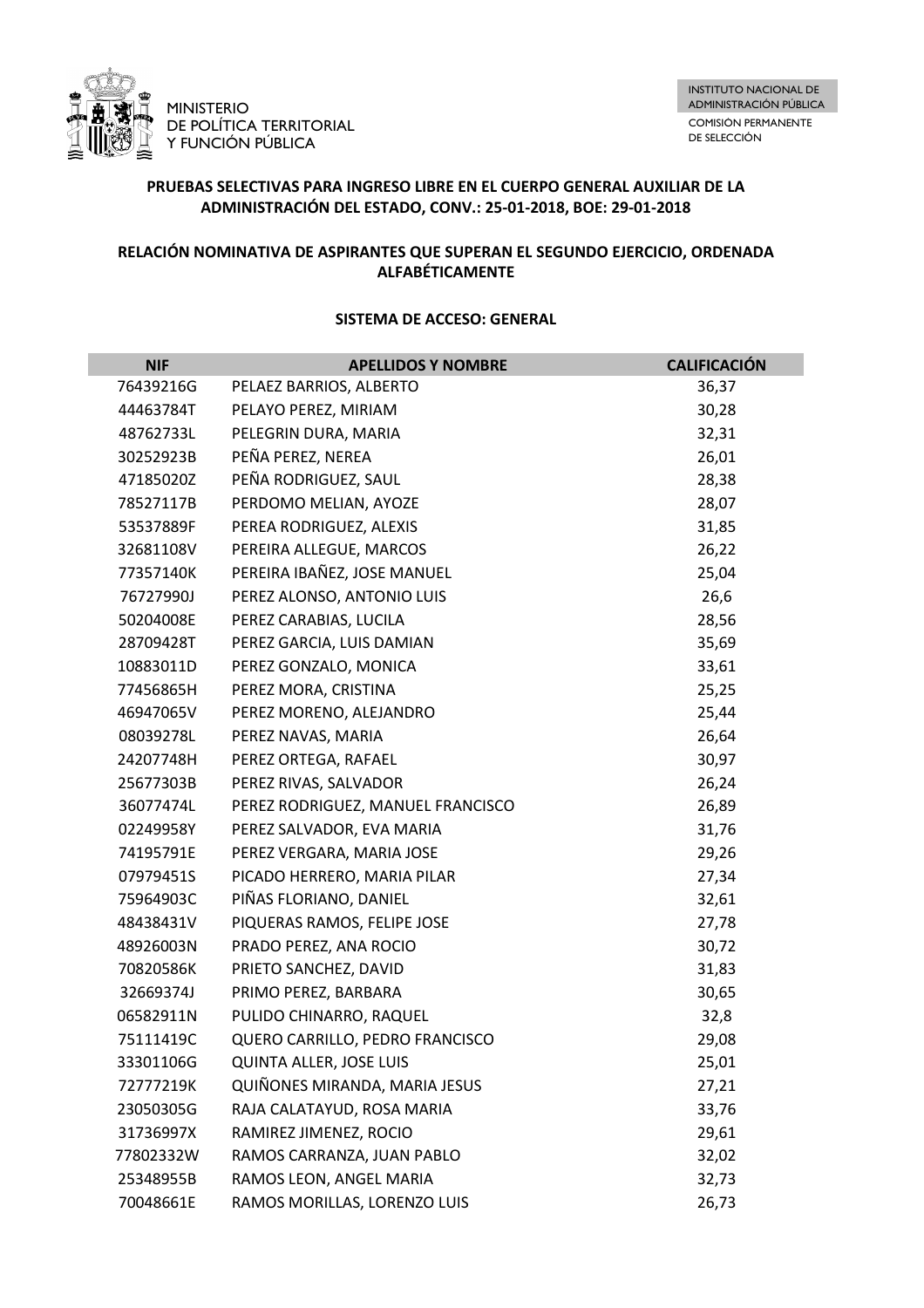

# **PRUEBAS SELECTIVAS PARA INGRESO LIBRE EN EL CUERPO GENERAL AUXILIAR DE LA ADMINISTRACIÓN DEL ESTADO, CONV.: 25-01-2018, BOE: 29-01-2018**

## **RELACIÓN NOMINATIVA DE ASPIRANTES QUE SUPERAN EL SEGUNDO EJERCICIO, ORDENADA ALFABÉTICAMENTE**

| <b>NIF</b> | <b>APELLIDOS Y NOMBRE</b>            | <b>CALIFICACIÓN</b> |
|------------|--------------------------------------|---------------------|
| 53670058H  | RECIO QUERO, ANA BELEN               | 28,8                |
| 76656917X  | RECIO SANCHEZ, BEATRIZ               | 30,53               |
| 75572841Q  | RECIO SANCHEZ, GERARDO               | 38,29               |
| 47061690X  | REDONDO MEDRANO, MARIA DE LOS LLANOS | 32,05               |
| 44475909G  | REQUEJO ALVAREZ, JOSE LUIS           | 29,38               |
| 33537010C  | REY VAZQUEZ, MARIA DEL CARMEN        | 28,62               |
| 07520320X  | RICO JORGE, FRANCISCO JAVIER         | 27,52               |
| 47380439W  | RICO ORIOLA, PALOMA                  | 27,49               |
| 39461845D  | RIQUELME VAZQUEZ, FRANCISCO          | 35,51               |
| 71163510S  | ROBLES AREÑOS, EMILIO PEDRO          | 31,72               |
| 80079724A  | RODRIGO TORRADO, JOSE ANTONIO        | 29,24               |
| 71634235E  | RODRIGUEZ FERNANDEZ, EVA             | 27,59               |
| 36144952S  | RODRIGUEZ FERNANDEZ, SERGIO          | 37,71               |
| 74876067G  | RODRIGUEZ GOMEZ, ENCARNACION         | 32,31               |
| 36576895H  | RODRIGUEZ REGAL, JOSE LUIS           | 25,02               |
| 47060829T  | RODRIGUEZ SANCHEZ, VANESA            | 33,5                |
| 78711154W  | RODRIGUEZ UCEDA, YAISA EUGENIA       | 29,71               |
| 44845007K  | ROMERO CASTRO, ELENA                 | 34,26               |
| 32708931X  | ROMERO FILGUEIRA, FELIPE             | 32,31               |
| 45846671N  | ROMERO MARTINEZ, PAULA               | 26,66               |
| 08878932N  | ROSAS DOMINGUEZ, FRANCISCO ALBERTO   | 29,07               |
| 78037484W  | RUIZ GOMEZ, MARIA ISABEL             | 25,07               |
| 71146521T  | RULL SOLIS, DIANA                    | 36,07               |
| 31008594V  | RUZ PEREZ, JOSEFA                    | 33,63               |
| 53251136H  | SAEZ CUBAS, MIGUEL                   | 31,39               |
| 03894365M  | SALINERO MUÑOZ, DIEGO                | 33,24               |
| 74645673R  | SALMERON CAMPOS, ESTEBAN             | 26,41               |
| 22586356B  | SALVADOR ARCE, VICENTE               | 26,52               |
| 45599423Z  | SANCHEZ ABAD, ROSA MARIA             | 35,78               |
| 26042341Q  | SANCHEZ BELBEL, FRANCISCO JOSE       | 28,91               |
| 77837604S  | SANCHEZ CANO, ANA CRISTINA           | 27,18               |
| 50555221W  | SANCHEZ CARDABA, ANGEL               | 33,03               |
| 33493761B  | SANCHEZ FERNANDEZ, ANTONIA LUISA     | 28,3                |
| 53698916B  | SANCHEZ GARCIA, LIDIA                | 25,2                |
| 52184484Z  | SANCHEZ MARTIN, JOSE LUIS            | 26,28               |
| 74663162X  | SANCHEZ ORTEGA, MIGUEL ANGEL         | 33,66               |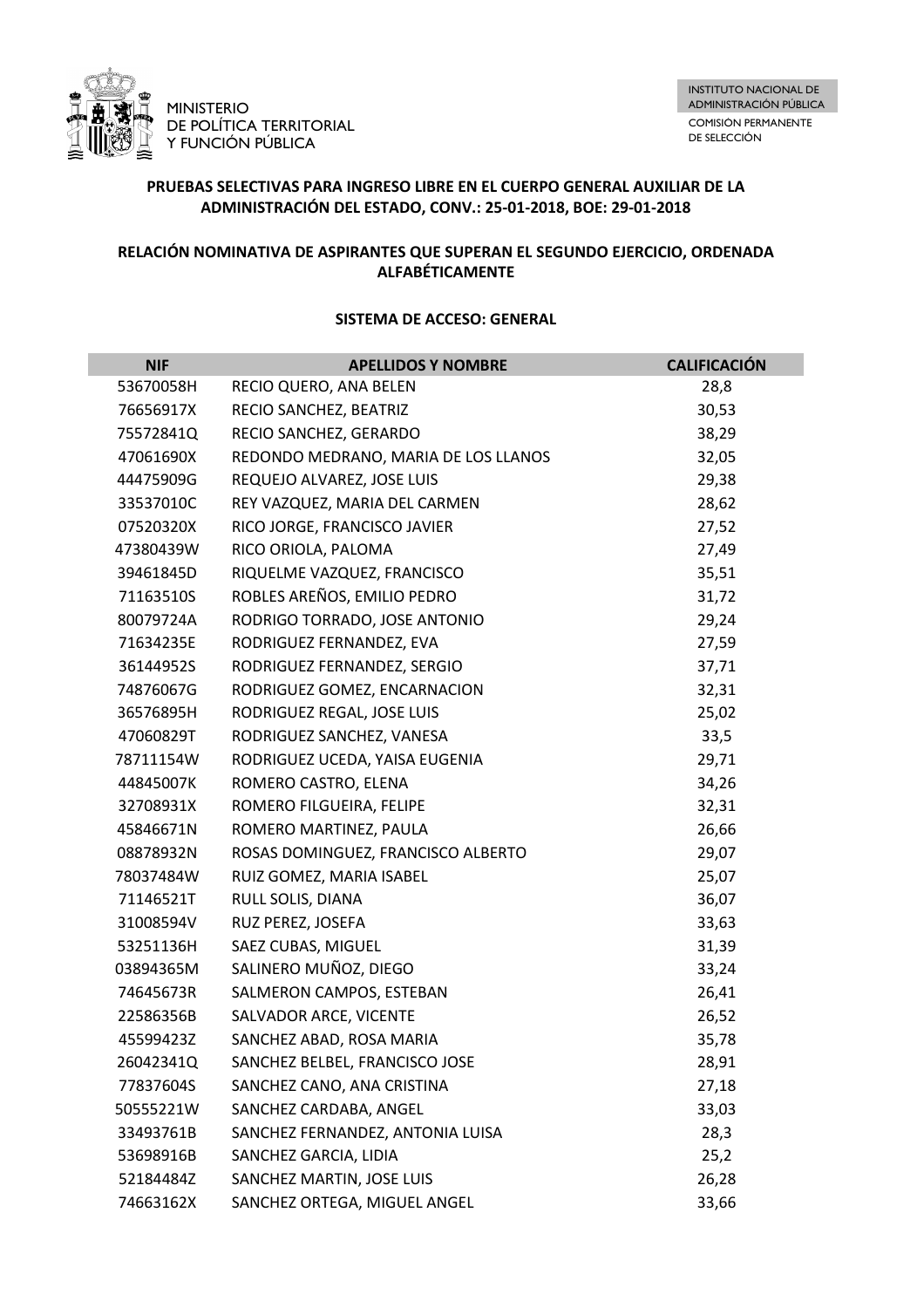

# **PRUEBAS SELECTIVAS PARA INGRESO LIBRE EN EL CUERPO GENERAL AUXILIAR DE LA ADMINISTRACIÓN DEL ESTADO, CONV.: 25-01-2018, BOE: 29-01-2018**

## **RELACIÓN NOMINATIVA DE ASPIRANTES QUE SUPERAN EL SEGUNDO EJERCICIO, ORDENADA ALFABÉTICAMENTE**

| <b>NIF</b> | <b>APELLIDOS Y NOMBRE</b>          | <b>CALIFICACIÓN</b> |
|------------|------------------------------------|---------------------|
| 42868605D  | SANCHEZ PEREZ, MARIA EUGENIA       | 31,96               |
| 77709512X  | SANCHEZ RIOS, JOSE JOAQUIN         | 42,02               |
| 78498393Z  | SANCHEZ SQUAGLIA, VANESSA DEL PINO | 28,68               |
| 32682130G  | SANTIAGO ANEIROS, ESTEBAN          | 31,03               |
| 79331324T  | SANTOS FERREIRA, ANA BELEN         | 25,47               |
| 47367283W  | SANTOS MIÑONES, ANA MARIA          | 25,26               |
| 75771998Q  | SAUCEDO GALVAN, MARIA DEL CARMEN   | 26,64               |
| 77332605G  | SERRANO AGUILAR, LUIS              | 28,26               |
| 28762601C  | SERRANO AGUILAR, SONIA             | 33,57               |
| 44797342N  | SERRANO CRISOL, EVA MARIA          | 28,62               |
| 48560350J  | SERRANO MARTINEZ, CRISTINA         | 26,31               |
| 47099016F  | SERRANO RODENAS, MARIA             | 37,21               |
| 76652901L  | SIGLER GOMEZ, MILAGROS             | 35,74               |
| 07965628S  | SOGO GARCIA, JOSE MANUEL           | 30,2                |
| 75562306S  | SOLAS RUBIO, MANUEL ANGEL          | 37,64               |
| 48467552C  | SORIANO CARPENA, CRISTINA          | 34,49               |
| 07547833S  | SORRIBES GUIGO, MARIA MERCEDES     | 28,59               |
| 46899479H  | TAIBO TORRES, SANDRA               | 35,03               |
| 76031353T  | TAPIA QUESADA, EDUARDO             | 26,98               |
| 46877271M  | TARIN MOLINA, CARLOS EUGENIO       | 26,12               |
| 28491732E  | TEBA ROMERO, FRANCISCO             | 28,31               |
| 71155316D  | TORIBIO TORIBIO, CARLOS            | 35,91               |
| 71158550T  | TORRES GIRALDA, MARIA              | 25,36               |
| 46902103C  | TRIGAS ARIAS, JOSE MIGUEL          | 28,74               |
| 74363191M  | TRIGUERO SANCHEZ, OSCAR LUIS       | 32,43               |
| 27297896R  | TRUJILLO CONDE, SARA INES          | 33,91               |
| 17757859L  | USON PUERTOLAS, JESUS DANIEL       | 36,42               |
| 03130529E  | VACAS JUANAS, CAROLINA             | 33,22               |
| 26505077S  | VALCARCEL TORRES, LAURA            | 27,21               |
| 26047531P  | VALVERDE NIETO, CRISTINA           | 27,12               |
| 44377321V  | VARA OLIVAS, VIRGINIA DE LA        | 29,68               |
| 10905484B  | VAZQUEZ ALONSO, ADRIAN             | 29,29               |
| 52935100W  | VAZQUEZ BLANCO, CATALINA           | 29,91               |
| 52939919Z  | VAZQUEZ HERMO, MARIA ELENA         | 35,2                |
| 53161114H  | VAZQUEZ LOPEZ, DAVID               | 37,27               |
| 46916336Q  | VAZQUEZ RODRIGUEZ, AARON           | 29,11               |